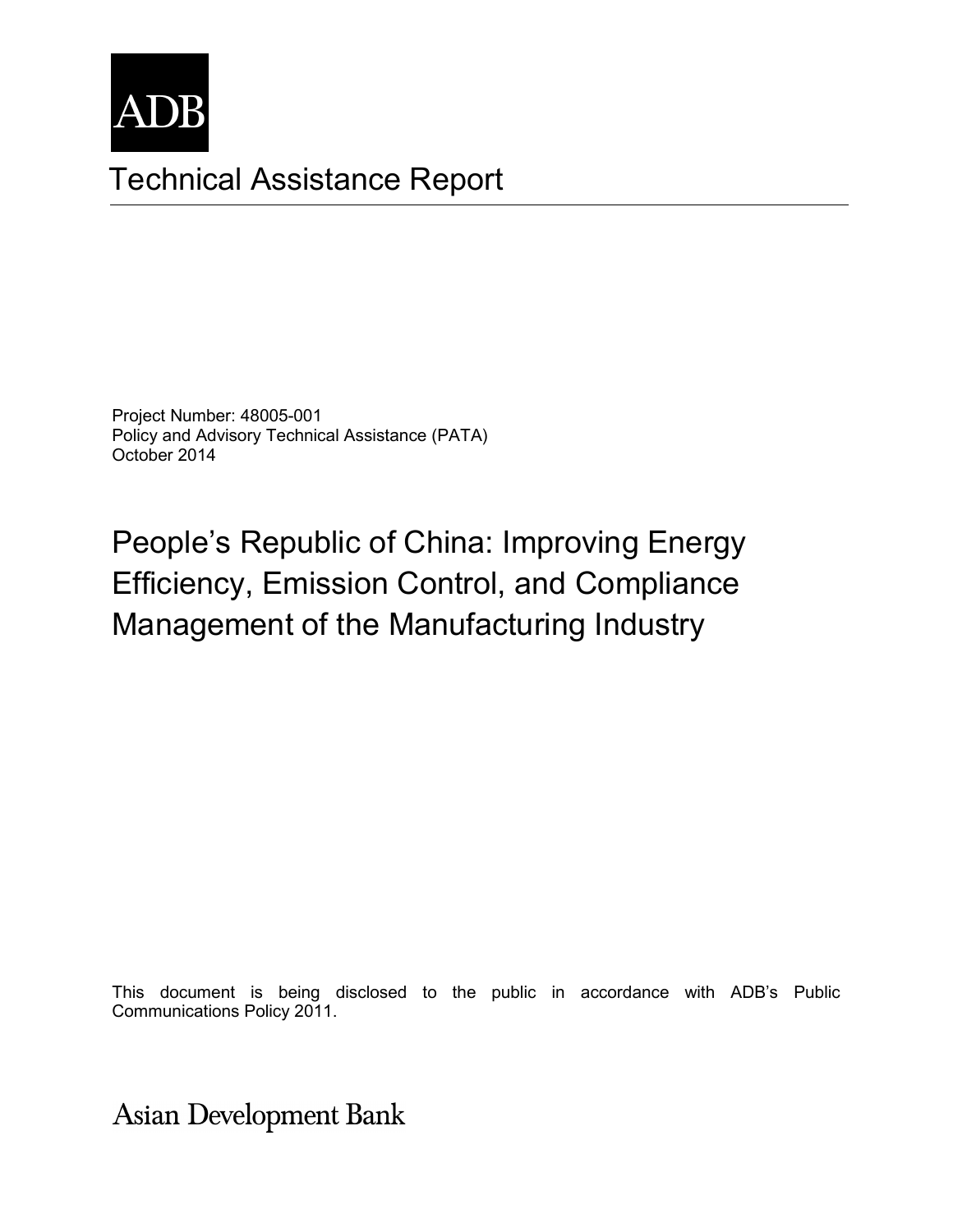#### **CURRENCY EQUIVALENTS**

(as of 2 October 2014)

|                                      | Currency unit<br><b>CNY1.00</b><br>\$1.00 | yuan (CNY)<br>\$0.1629<br>CNY6.1361                                          |
|--------------------------------------|-------------------------------------------|------------------------------------------------------------------------------|
| ADB<br>CO <sub>2</sub><br><b>PRC</b> | carbon dioxide                            | <b>ABBREVIATIONS</b><br>Asian Development Bank<br>People's Republic of China |
| ТA                                   | technical assistance                      |                                                                              |
|                                      |                                           |                                                                              |

#### **NOTE**

In this report, "\$" refers to US dollars.

| <b>Vice-President</b><br><b>Director General</b><br><b>Directors</b> | S. Groff, Operations 2<br>A. Konishi, East Asia Department (EARD)<br>A. Bhargava, Energy Division, EARD<br>Y. Qian, Public Management, Financial Sector, and Regional Cooperation<br>Division, EARD |
|----------------------------------------------------------------------|-----------------------------------------------------------------------------------------------------------------------------------------------------------------------------------------------------|
| <b>Team leaders</b>                                                  | H. Uchimura-Shiroishi, Financial Sector Specialist, EARD<br>N. Kim, Environment Specialist, EARD                                                                                                    |

In preparing any country program or strategy, financing any project, or by making any designation of or reference to a particular territory or geographic area in this document, the Asian Development Bank does not intend to make any judgments as to the legal or other status of any territory or area.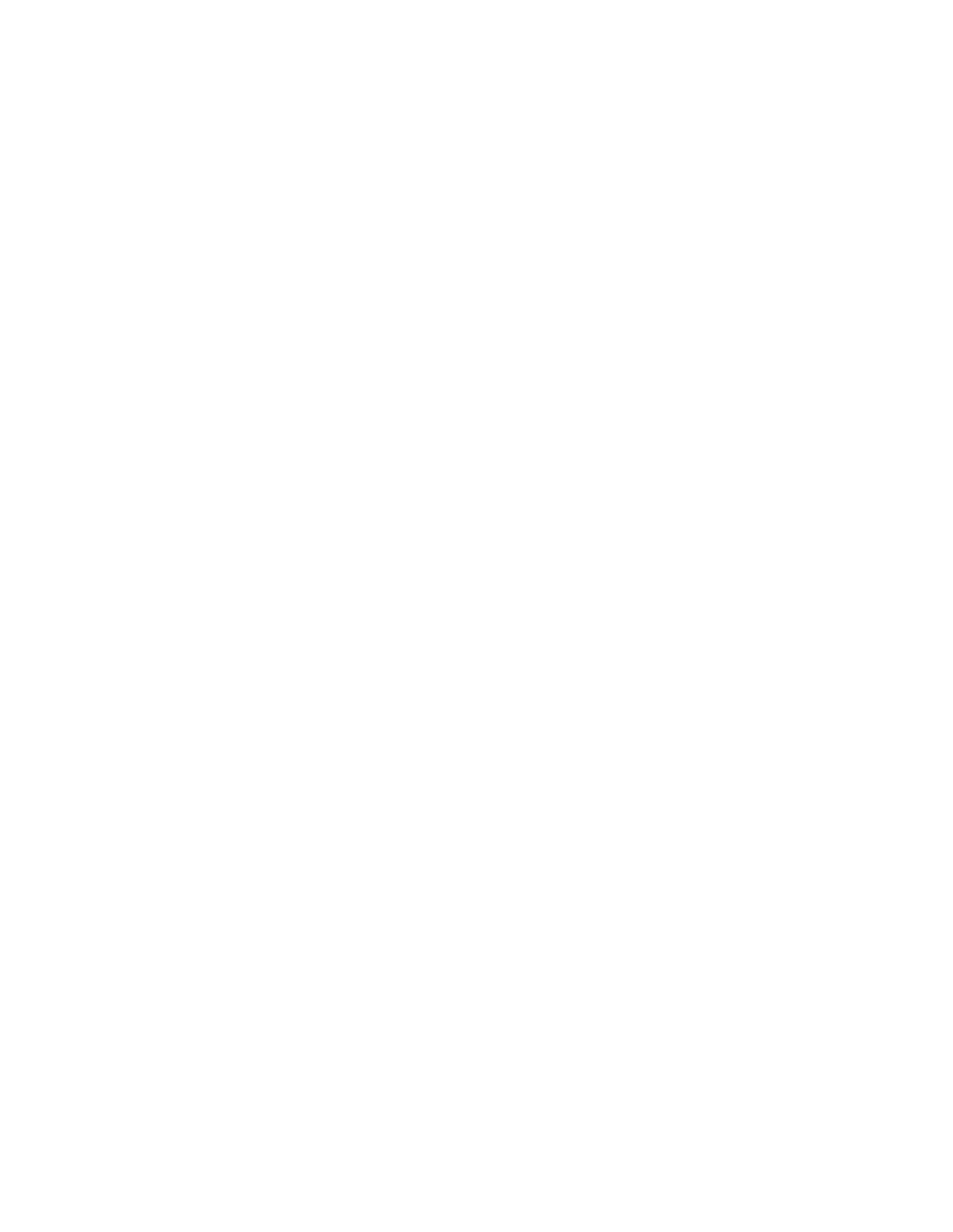### **CONTENTS**

## **Page**

|      | POLICY AND ADVISORY TECHNICAL ASSISTANCE AT A GLANCE |   |
|------|------------------------------------------------------|---|
| I.   | <b>INTRODUCTION</b>                                  | 1 |
| П.   | <b>ISSUES</b>                                        |   |
| III. | THE POLICY AND ADVISORY TECHNICAL ASSISTANCE         | 3 |
|      | Impact and Outcome<br>А.                             | 3 |
|      | В.<br>Methodology and Key Activities                 | 3 |
|      | C.<br>Cost and Financing                             | 3 |
|      | <b>Implementation Arrangements</b><br>D.             | 4 |
| IV.  | THE PRESIDENT'S DECISION                             | 4 |
|      | <b>APPENDIXES</b>                                    |   |
| 1.   | Design and Monitoring Framework                      | 5 |
| 2.   | Cost Estimates and Financing Plan                    | 7 |
| 3.   | <b>Outline Terms of Reference for Consultants</b>    | 8 |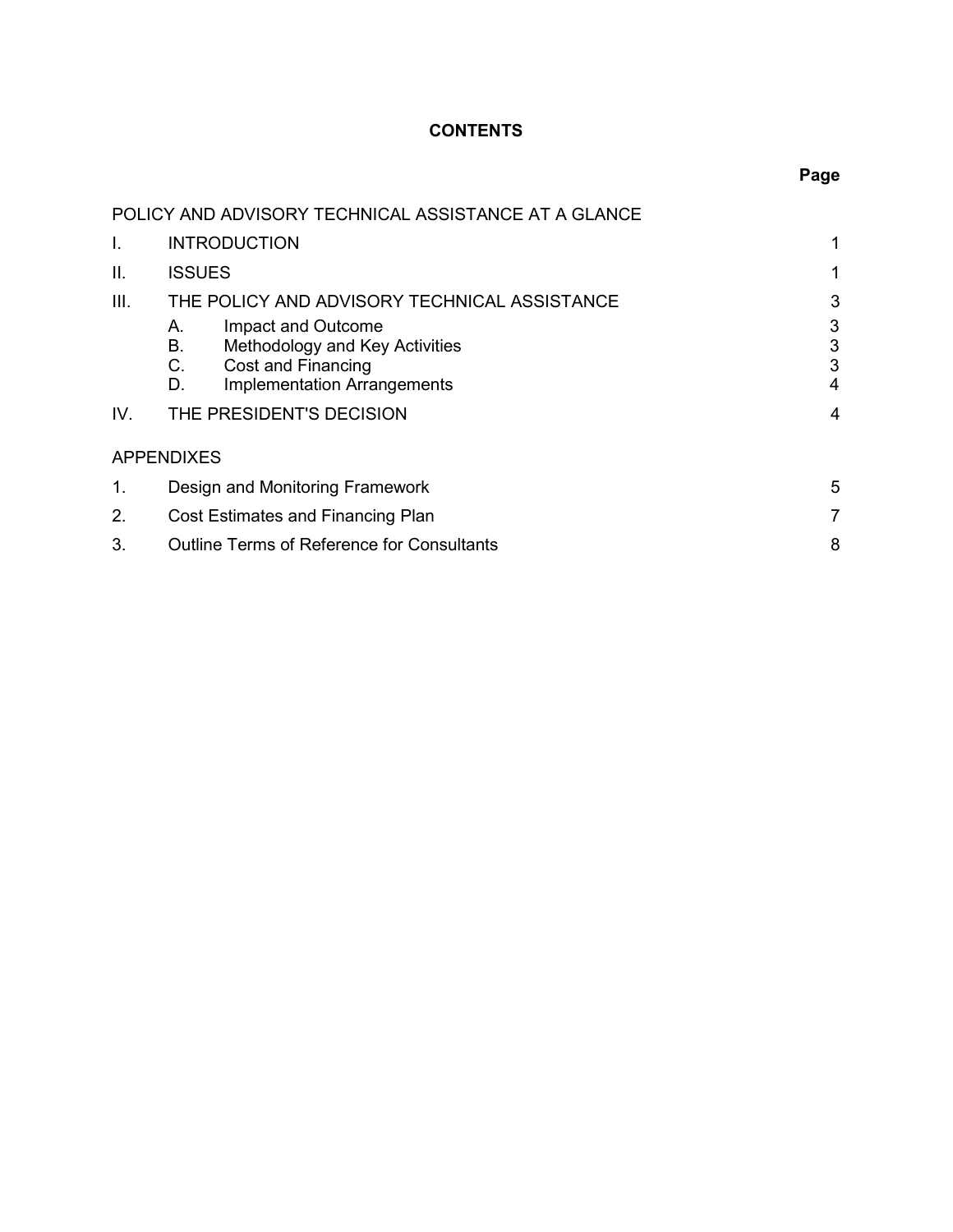#### **POLICY AND ADVISORY TECHNICAL ASSISTANCE AT A GLANCE**

|   | 1. Basic Data                                                                        |                                                                                                              |                                   |                                                     | Project Number: 48005-001  |
|---|--------------------------------------------------------------------------------------|--------------------------------------------------------------------------------------------------------------|-----------------------------------|-----------------------------------------------------|----------------------------|
|   | <b>Project Name</b>                                                                  | Improving Energy Efficiency, Emission<br>Control, and Compliance Management<br>of the Manufacturing Industry | <b>Department</b><br>/Division    | <b>EARD/EAPF</b>                                    |                            |
|   | Country<br><b>Borrower</b>                                                           | China, People's Republic of<br><b>PRC</b>                                                                    | <b>Executing</b><br><b>Agency</b> | Development Research Center of the State<br>Council |                            |
|   | 2. Sector                                                                            | Subsector(s)                                                                                                 |                                   |                                                     | ADB Financing (\$ million) |
| ◢ | Energy                                                                               | Energy efficiency and conservation                                                                           |                                   |                                                     | 0.25                       |
|   | Industry and trade                                                                   | Large and medium industries                                                                                  |                                   | <b>Total</b>                                        | 0.10<br>0.35               |
|   | 3. Strategic Agenda                                                                  | <b>Subcomponents</b>                                                                                         |                                   | <b>Climate Change Information</b>                   |                            |
|   | Inclusive economic<br>growth (IEG)<br>Environmentally<br>sustainable growth<br>(ESG) | Pillar 1: Economic opportunities,<br>including jobs, created and expanded<br>Eco-efficiency                  | Project                           | Climate Change impact on the                        | Low                        |
|   | 4. Drivers of Change                                                                 | <b>Components</b>                                                                                            |                                   | <b>Gender Equity and Mainstreaming</b>              |                            |
|   | Private sector<br>development (PSD)                                                  | Conducive policy and institutional<br>environment                                                            |                                   | No gender elements (NGE)                            |                            |
|   | 5. Poverty Targeting                                                                 |                                                                                                              | <b>Location Impact</b>            |                                                     |                            |
|   | Project directly targets<br>poverty                                                  | No                                                                                                           | Nation-wide                       |                                                     | High                       |
|   | 6. TA Category:                                                                      | B                                                                                                            |                                   |                                                     |                            |
|   | 7. Safeguard Categorization Not Applicable                                           |                                                                                                              |                                   |                                                     |                            |
|   | 8. Financing                                                                         |                                                                                                              |                                   |                                                     |                            |
|   | <b>Modality and Sources</b>                                                          |                                                                                                              |                                   | Amount (\$ million)                                 |                            |
|   | <b>ADB</b>                                                                           |                                                                                                              |                                   |                                                     | 0.35                       |
|   |                                                                                      | Sovereign Policy and advisory technical assistance: Technical Assistance                                     |                                   |                                                     | 0.35                       |
|   | Special Fund                                                                         |                                                                                                              |                                   |                                                     |                            |
|   | Cofinancing<br>None                                                                  |                                                                                                              |                                   |                                                     | 0.00<br>0.00               |
|   | <b>Counterpart</b>                                                                   |                                                                                                              |                                   |                                                     | 0.00                       |
|   | None                                                                                 |                                                                                                              |                                   |                                                     | 0.00                       |
|   | <b>Total</b>                                                                         |                                                                                                              |                                   |                                                     | 0.35                       |
|   | 9. Effective Development Cooperation                                                 |                                                                                                              |                                   |                                                     |                            |
|   | Use of country procurement systems                                                   | <b>No</b>                                                                                                    |                                   |                                                     |                            |
|   |                                                                                      | Use of country public financial management systems<br>No                                                     |                                   |                                                     |                            |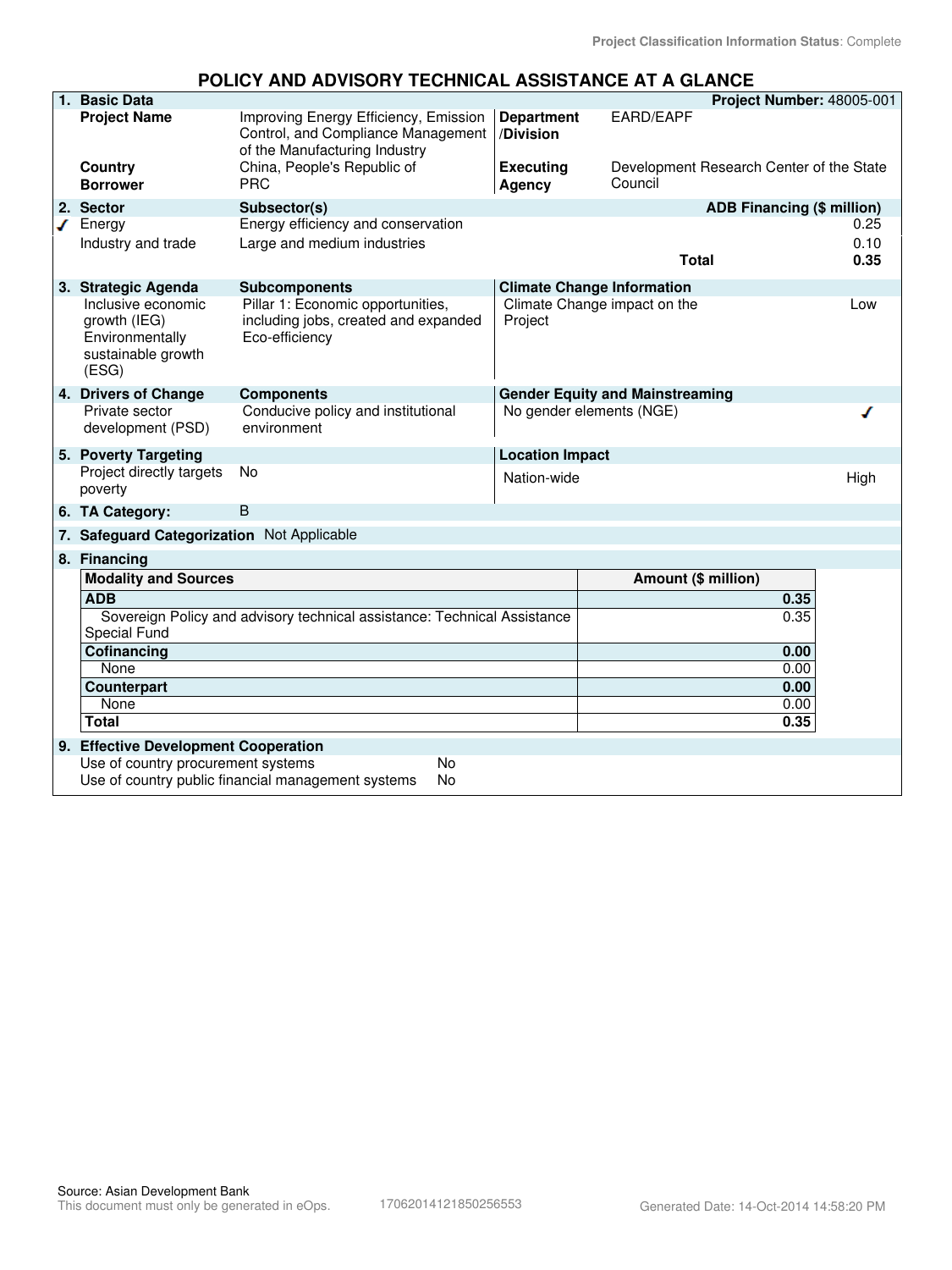#### **I. INTRODUCTION**

1. The Government of the People's Republic of China (PRC) requested the Asian Development Bank (ADB) to provide technical assistance (TA) to improve energy efficiency, emission control, and compliance management of the manufacturing industry.<sup>1</sup> A TA fact-finding mission on 25 March 2014 reached an agreement with the government on the impact, outcome, outputs, implementation arrangements, costs, financial arrangements, and terms of reference for the consulting services of the TA. The design and monitoring framework is in Appendix  $1<sup>2</sup>$ 

#### **II. ISSUES**

2. The PRC began to reform state-owned enterprises in 1978. Initially, the emphasis was on gradually transforming state-owned enterprises' operational and management system from a planned economy to a market economy. For instance, the government gradually reduced fiscal support for the working capital of state-owned enterprises. Since the mid-1990s, more substantial reforms have been implemented, including divestment of state shares and corporatization. Legal and regulatory frameworks were also established. The Company Law was promulgated in 1993, providing the legal basis for an enterprise system in the market economy. The amended Company Law (2006) strengthened the legal basis for improving corporate governance in the PRC, while the Cleaner Production Law (2003) and the amended Energy Conservation Law (2008) became effective to improve efficiency in energy consumption.

3. Thanks to the reform measures and an abundant labor force, the PRC's manufacturing industry achieved remarkable growth, and the PRC became "the factory of the world."<sup>3</sup> However, three decades after the reforms began, the manufacturing industry still competes on low factor (e.g., labor and capital) prices and less regard to environment concerns. The manufacturing industry is still characterized by the large volume of low- to medium-quality products with high energy consumption and high emission. The manufacturing industry generally lacks proper technological and management capacities for producing energy efficient and low emission products. Given that the manufacturing industry accounts for more than 60% of total value added in the PRC industry, this has caused serious problems in the PRC, such as high energy intensity and carbon dioxide (CO<sub>2</sub>) emission.<sup>4</sup> In fact, energy consumption has increased rapidly in the PRC, more than doubling in the past decade.<sup>5</sup> The industry sector in particular accounts for more than 70% of the country's total energy consumption.<sup>6</sup> In addition, the PRC overtook the United States of America in 2007 as the world's largest annual emitter of energy-related  $CO<sub>2</sub>$ , and its annual  $CO<sub>2</sub>$  emissions reached 7 billion tons in 2009, which amounts to about 24% of global emissions. Such a rapid increase in energy consumption and  $CO<sub>2</sub>$  emissions raises concern about the sustainability of economic development in the PRC. $<sup>7</sup>$ </sup>

 1 The TA is included in ADB's country operations business plan. ADB. 2014. *Country Operations Business Plan: People's Republic of China, 2014–2016*. Manila.

 $2^{2}$  The TA first appeared in the business opportunities section of ADB's website on 19 August 2014. 3

The classification of the manufacturing industry is based on the standard industrial classification. https://www.osha.gov/pls/imis/sicsearch.html

<sup>4</sup> Energy intensity is defined as the cost of converting energy into a product. High energy intensity indicates that high energy consumption is needed to produce a product.

<sup>5</sup> Total energy consumption increased to 3,480,020,000 tons of standard coal equivalent in 2011 from 1,455,310,000 tons of standard coal equivalent in 2000.

<sup>6</sup> China Statistical Bureau. 2013. *China Statistical Yearbook 2013*. Beijing.

 $^7$  Energy consumption per value added in the manufacturing industry was 1.6 in 2009, 1.4 in 2010, and 1.3 in 2011. This indicator is calculated based on the data from China Statistical Yearbook. http://www.stats.gov.cn/tjsj/ndsj/2013/indexch.htm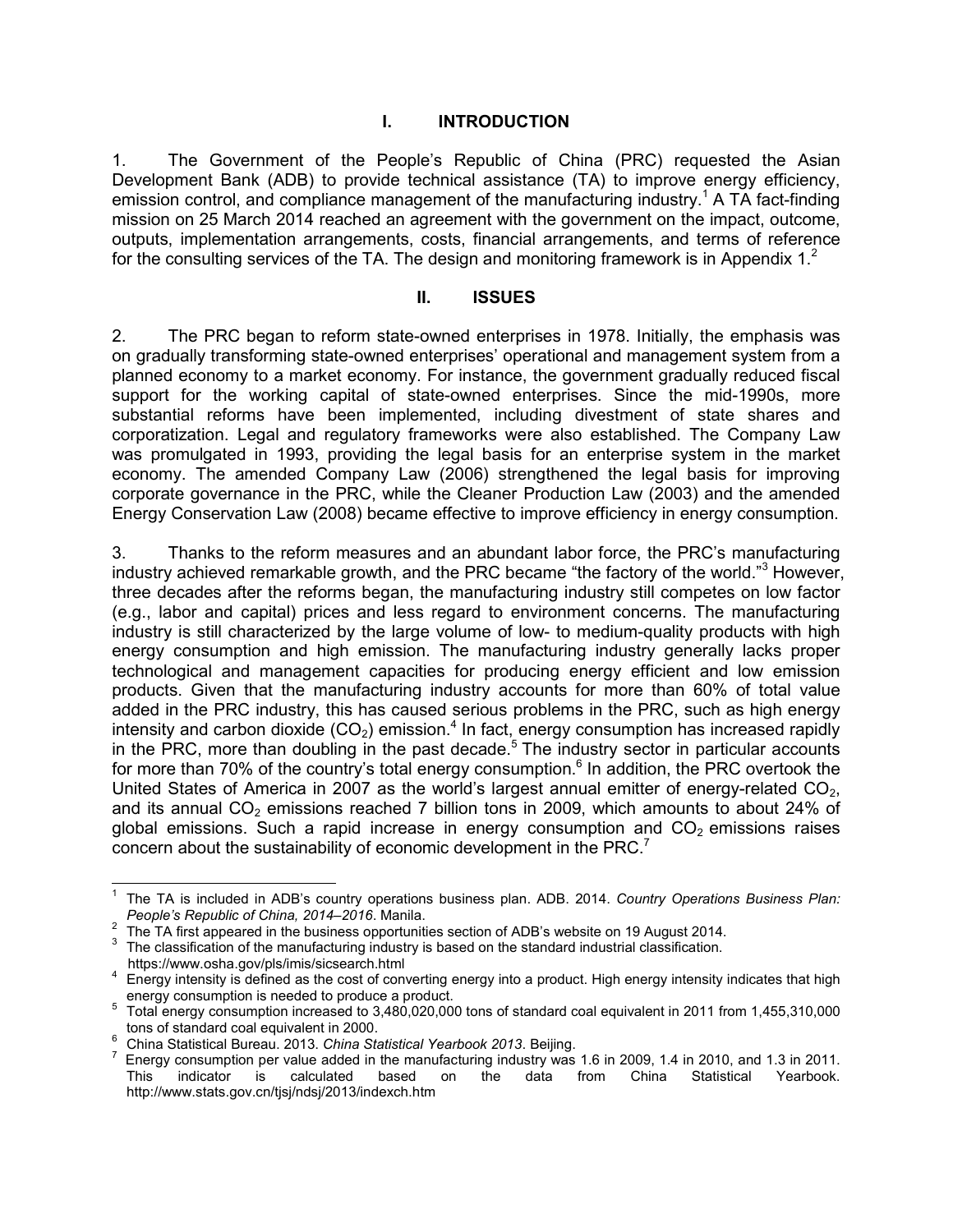4. Bottlenecks of the PRC's manufacturing industry are outdated technologies and equipment, and inadequate operational management, particularly with regard to compliance with policies and regulations, such as the Cleaner Production Law and the amended Energy Conservation Law. It is necessary for the PRC's manufacturing industry to invest more in research and development of advanced technologies and related equipment to improve energy efficiency and emission control. Compliance management is also important for the PRC's manufacturing industry to ensure business operations align with existing regulations and legislations, including managing environmental requirements. Clearly, there is a need for the manufacturing industry to transform itself to produce high quality products manufactured under energy efficient and low emission standards.

5. To transform the development pattern of the manufacturing industry, proper incentives for complying with relevant regulations are critically lacking in the PRC. The PRC's manufacturing industry produces basic equipment for other industries as well as consumer products. Therefore, upgrading technologies, equipment and compliance management in the PRC's manufacturing industry would lead to improving energy efficiency and emission control not only in its own economy but also in the global economy. Upgrading the technologies would also be consistent with the PRC's efforts on enhancing competitiveness of the manufacturing industry through technological advancement since energy efficiency and emission control are critical concerns in the global economy.

6. Environmentally sustainable growth is one of the three pillars of ADB's country partnership strategy, 2011–2015 for the PRC. $8$  The government has placed environmental issues on top of the reform agenda, and highlighted the importance of improving energy efficiency and establishing environment protection systems at the Third Plenary Session of the 18th Central Committee of the Chinese Communist Party in November 2013. The manufacturing industry is a key player in improving energy efficiency and energy conservation in the PRC. It is necessary to improve its capacities to achieve environmentally sustainable growth in the PRC.

7. In line with the government's initiatives, previous ADB TA helped enhance the enterprise performance evaluation system and improve corporate governance including compliance management in the PRC.<sup>9</sup> ADB also supported the development of carbon trade and financing mechanisms for energy efficiency and emission reduction in the PRC, particularly financing to improve the energy efficiency of small- and medium-sized enterprises.<sup>10</sup> In addition, ongoing TA helps the PRC transform its industrial structure, including not only the manufacturing industry

 $\overline{1}$ 8 ADB. 2012. *Country Partnership Strategy: People's Republic of China, 2011–2015.* Manila.

<sup>9</sup> ADB. 2002. *Technical Assistance to the People's Republic of China for Improving Corporate Governance and Financial Performance of State-owned Enterpris*es. Manila; ADB. 2012. *Technical Assistance to the People's Republic of China for Supporting Strategic Knowledge Products and Research Networking*. Manila. (Knowledge Products and Services for *Improving Corporate Governance, Compliance Management and Corporate Social Responsibility of Chinese Enterprises*, approved in 2012).

<sup>10</sup> ADB. 2010. *Technical Assistance to the People's Republic of China for Innovative Financing Mechanisms for Energy Efficiency and Emission Reduction in Small and Medium-Sized Enterprises*. Manila; ADB. 2010. *Technical Assistance to the People's Republic of China for Study on Beijing Green Finance Development Strategy.* Manila; ADB. 2011. *Technical Assistance to the People's Republic of China for Developing Tianjin Emission Trading System*. Manila; ADB. 2012. *Technical Assistance to the People's Republic of China for Advancing Shanghai Carbon Market through Emissions Trading Scheme*. Manila.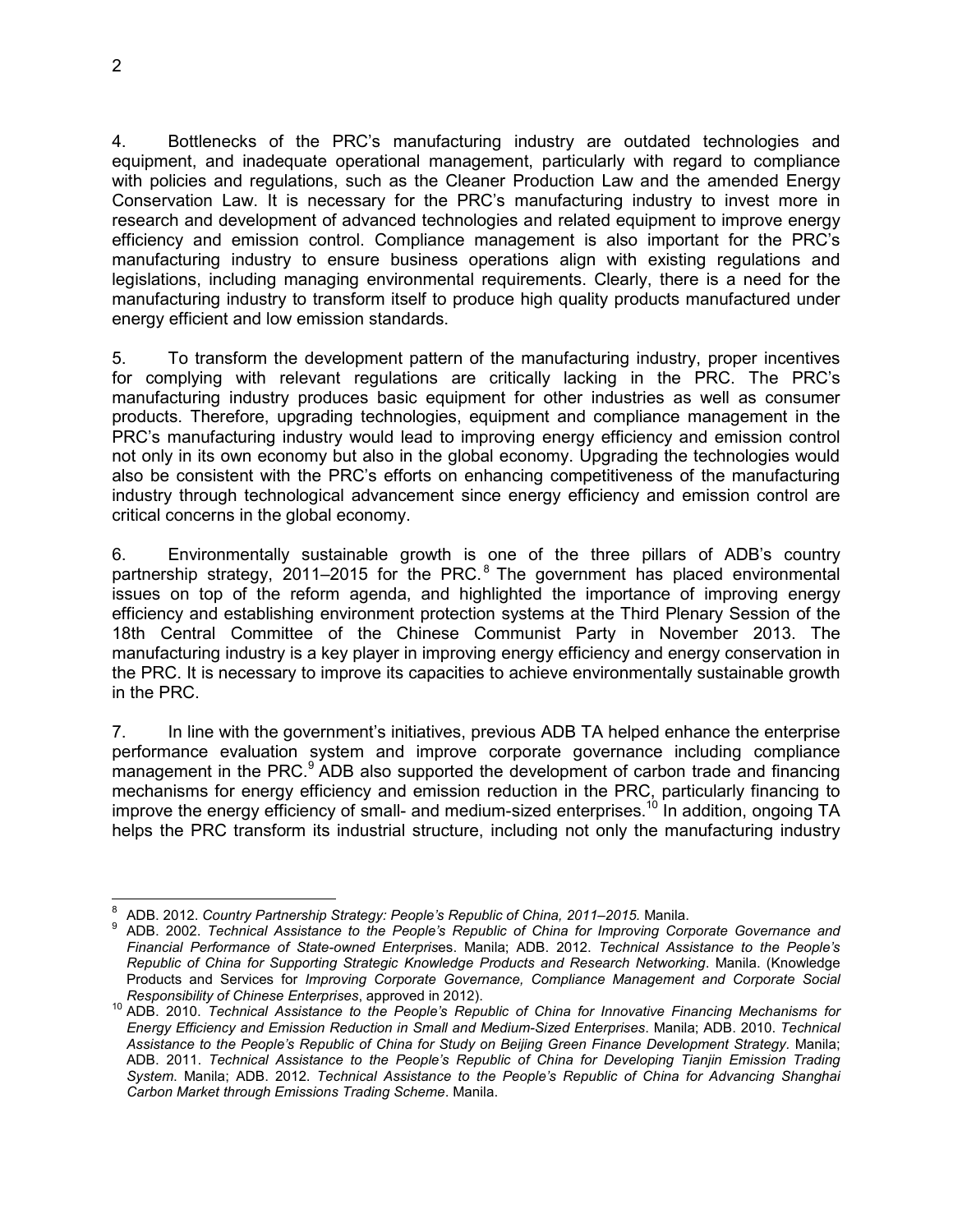but also other industries.<sup>11</sup> The proposed TA aims to continue and complement ADB's support by focusing on policy reforms, and resource and capacity management of the manufacturing industry with regard to energy efficiency and emission control.

#### **III. THE POLICY AND ADVISORY TECHNICAL ASSISTANCE**

#### **A. Impact and Outcome**

8. The impact will be improved energy efficiency in the PRC's manufacturing industry. This will be measured by the reduction in energy consumption and  $CO<sub>2</sub>$  emissions per gross domestic product. The outcome will be an enhanced policy framework stimulating energy efficient and low emission products.

#### **B. Methodology and Key Activities**

9. The proposed TA will deliver four major outputs:

- (i) Report on current status of the PRC's manufacturing industry, including evaluation of past policies.
- (ii) Report on field case studies of major bottlenecks of enterprises in the PRC's manufacturing industry.<sup>12</sup>
- (iii) A synthesis paper (knowledge product), including policy lessons and recommendations.
- (iv) Capacity development of government officials, enterprise managers, and other stakeholders.

10. Specifically, each of the first three outputs will conduct following activities: (i) output 1 will analyze the current status of the PRC's manufacturing industry in terms of energy efficiency, emission reduction, and compliance management. It will also analyze the current status of strategic resource management such as management of capital and human resources, and assess the effectiveness of relevant past policies in the PRC; (ii) based on the field case studies, output 2 will examine major bottlenecks that keep enterprises in the manufacturing industry from upgrading their capacities for energy efficiency, emission reduction, and compliance management; (iii) a synthesis paper will analyze international good practice in strengthening technological and equipment capacity and compliance management, and challenges in the PRC's manufacturing industry to improving its energy efficiency, and emission reduction. It will also analyze how international practice can be adequately applied to the PRC's manufacturing industry.

#### **C. Cost and Financing**

11. The TA is estimated to cost \$370,000, of which \$350,000 will be financed on a grant basis by ADB's Technical Assistance Special Fund (TASF-other sources). The government will provide counterpart support in the form of office space, counterpart staff, translation of necessary official documents to English, assistance in arranging meetings with relevant agencies, and other in-kind contributions.

 $\overline{a}$ <sup>11</sup> ADB. 2014. *Technical Assistance to the People's Republic of China for Support for the Thirteenth Five-Year Plan*. Manila.

<sup>&</sup>lt;sup>12</sup> The TA will conduct at least two field studies. Focal parameters for the field studies would be energy efficiency and emission reduction, while investment in equipment, quality of operational management, and technologies would be key factors to be improved.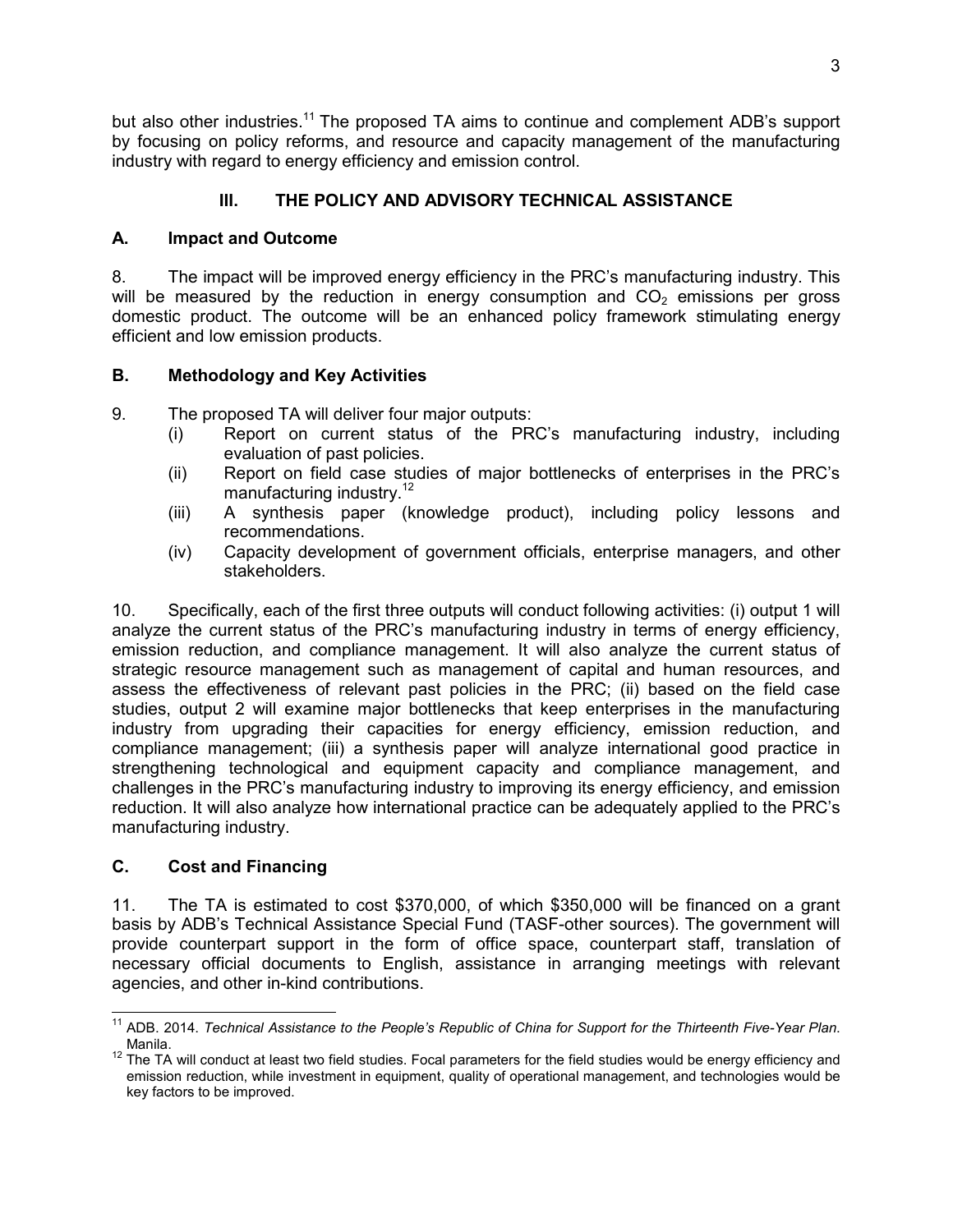#### **D. Implementation Arrangements**

12. The TA will be implemented over 24 months, from November 2014 to November 2016. The International Cooperation Department, Development Research Center of the State Council will be the executing agency.

13. The TA will cover remuneration, travel, and per diem of consultants, as well as the costs of workshops, seminars, and miscellaneous expenses. Disbursements under the TA will be done in accordance with ADB's *Technical Assistance Disbursement Handbook* (2010, as amended from time to time). The executing agency will take responsibility for administering workshops and seminars, and prepare an advance payment facility to implement these activities.

14. The TA will require consulting services with substantial experience in upgrading manufacturing industry capacity, for a total of 20.5 person-months. Consultants will be engaged individually by ADB in accordance with its Guidelines on the Use of Consultants (2013, as amended from time to time). Outline terms of reference with deliverables linked to the design and monitoring framework are in Appendix 3. The team leader will develop a detailed work plan with the executing agency at the outset of the TA. The team leader will be responsible for coordinating with other consultants. The consultants will maintain close working relations with the executing agency and ADB, and will regularly discuss project progress.

15. The executing agency will supervise the consultants' day-to-day work. ADB will assist the executing agency in overall TA operations, monitoring, and dissemination of knowledge products. The project-specific indicators and targets in the design and monitoring framework, including outcome evaluation, will be monitored by the executing agency, with ADB support.

16. The project outputs will be disseminated at workshops and/or seminars. Workshops and seminars are expected to be attended by ADB mission, government officials, and specialists to ensure the inclusion of diverse views and wide dissemination of project outputs. Policy dialogue will be maintained with the relevant government agencies, and project-specific issues will be taken up with government counterparts during review missions. Technical milestones will be monitored by reports to be prepared by the consultants, and reviewed by the executing agency and the ADB project officer. Milestones related to TA implementation will be monitored by the team leader.

#### **IV. THE PRESIDENT'S DECISION**

17. The President, acting under the authority delegated by the Board, has approved the provision of technical assistance not exceeding the equivalent of \$350,000 on a grant basis to the Government of the People's Republic of China for Improving Energy Efficiency, Emission Control, and Compliance Management of the Manufacturing Industry, and hereby reports this action to the Board.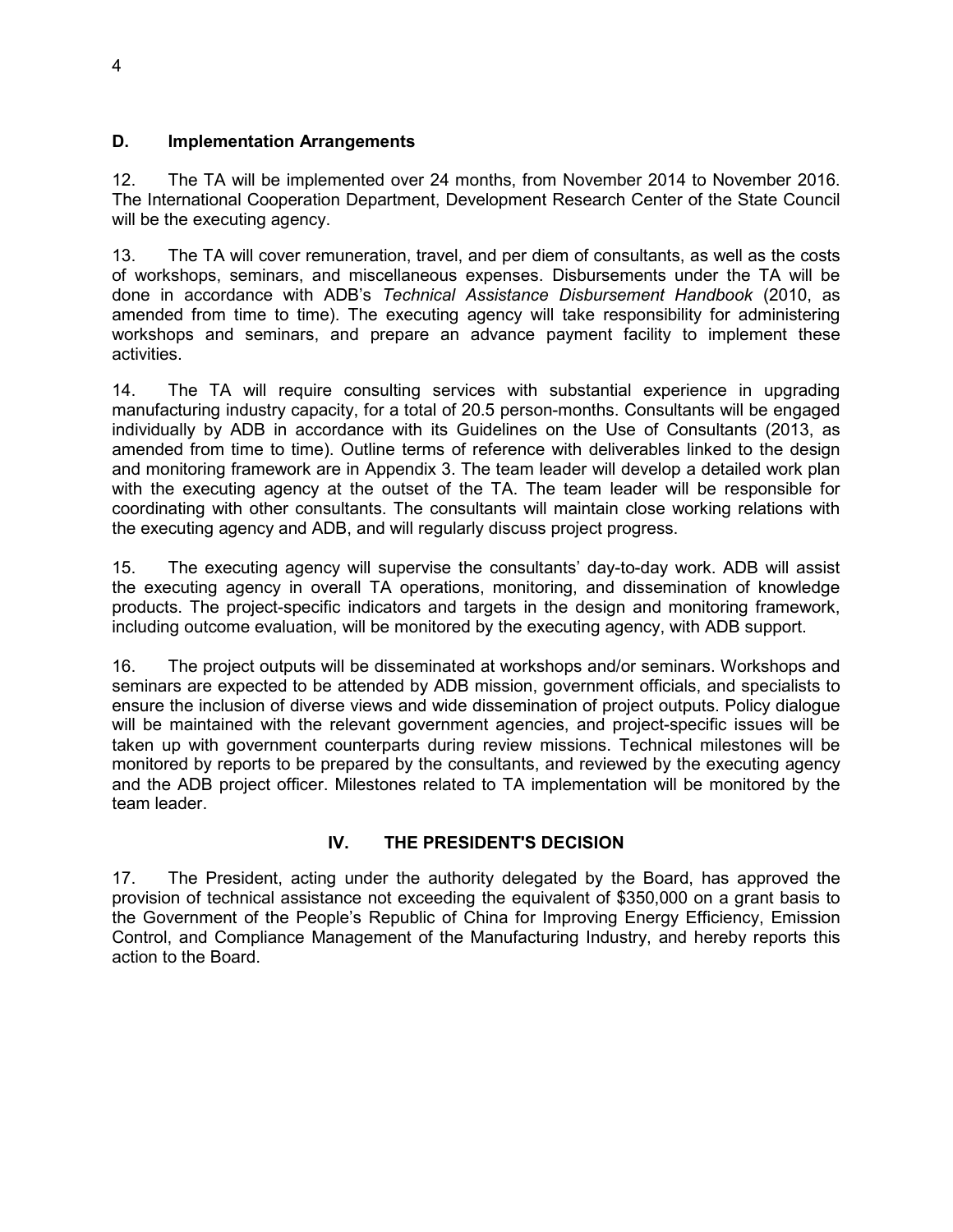### **DESIGN AND MONITORING FRAMEWORK**

|                                                                                                                                      |                                                                                                                                                                                                                                                | Data Sources and                                                   |                                                                                                                                                                                                                               |
|--------------------------------------------------------------------------------------------------------------------------------------|------------------------------------------------------------------------------------------------------------------------------------------------------------------------------------------------------------------------------------------------|--------------------------------------------------------------------|-------------------------------------------------------------------------------------------------------------------------------------------------------------------------------------------------------------------------------|
| <b>Design Summary</b>                                                                                                                | <b>Performance Targets and</b><br><b>Indicators with Baselines</b>                                                                                                                                                                             | Reporting<br><b>Mechanisms</b>                                     | <b>Assumptions and</b><br><b>Risks</b>                                                                                                                                                                                        |
| Impact                                                                                                                               |                                                                                                                                                                                                                                                |                                                                    | <b>Risks</b>                                                                                                                                                                                                                  |
| Improved energy<br>efficiency in the PRC's<br>manufacturing industry                                                                 | By 2020, a 15% reduction in<br>total energy consumption<br>and CO <sub>2</sub> emissions per GDP<br>Baseline 2012:<br>Total energy consumption:<br>3,617,320,000 tons of<br>standard coal equivalent<br>Total CO <sub>2</sub> emissions: 9,900 | Relevant official<br>documents and<br>statistics                   | Enterprises of the<br>manufacturing industry<br>will pay less attention to<br>improving energy<br>efficiency, emission<br>reduction, and<br>compliance<br>management.                                                         |
|                                                                                                                                      | million tons $CO2$<br>GDP: CNY51,628.2 billion                                                                                                                                                                                                 |                                                                    | Enterprises of the<br>manufacturing industry<br>will lack sufficient<br>financial resources to<br>invest in capacity<br>development in terms of<br>energy efficiency,<br>emission reduction, and<br>compliance<br>management. |
| <b>Outcome</b><br>Enhanced policy<br>framework stimulating<br>energy efficient and low<br>emission products                          | Policy recommendations<br>adopted by the government<br>by 2017                                                                                                                                                                                 | Relevant official<br>documents<br>TA completion<br>report          | <b>Assumption</b><br>The government will<br>continue to help<br>strengthen the capacities<br>of the manufacturing<br>industry for energy<br>efficiency, emission<br>reduction, and<br>compliance<br>management.               |
| <b>Outputs</b><br>1. Report on current<br>status of the PRC's<br>manufacturing industry,<br>including evaluation of<br>past policies | Current status of the PRC's<br>manufacturing industry<br>assessed and a report<br>completed by September<br>2015                                                                                                                               | TA progress<br>reports<br><b>Technical reports</b><br>Final report | <b>Assumptions</b><br>Necessary data and<br>information will be made<br>available by May 2015                                                                                                                                 |
| 2. Report on field case<br>studies of major<br>bottlenecks of<br>enterprises in the PRC's<br>manufacturing industry                  | Field case studies<br>conducted and a report on<br>the case studies completed<br>by September 2015                                                                                                                                             |                                                                    | All previous related TA<br>project outputs and<br>reports will be made<br>available by May 2015.                                                                                                                              |
| 3. A synthesis paper<br>(knowledge product)<br>including policy lessons<br>and recommendations                                       | International good practice<br>and PRC challenges<br>assessed by September<br>2015                                                                                                                                                             |                                                                    |                                                                                                                                                                                                                               |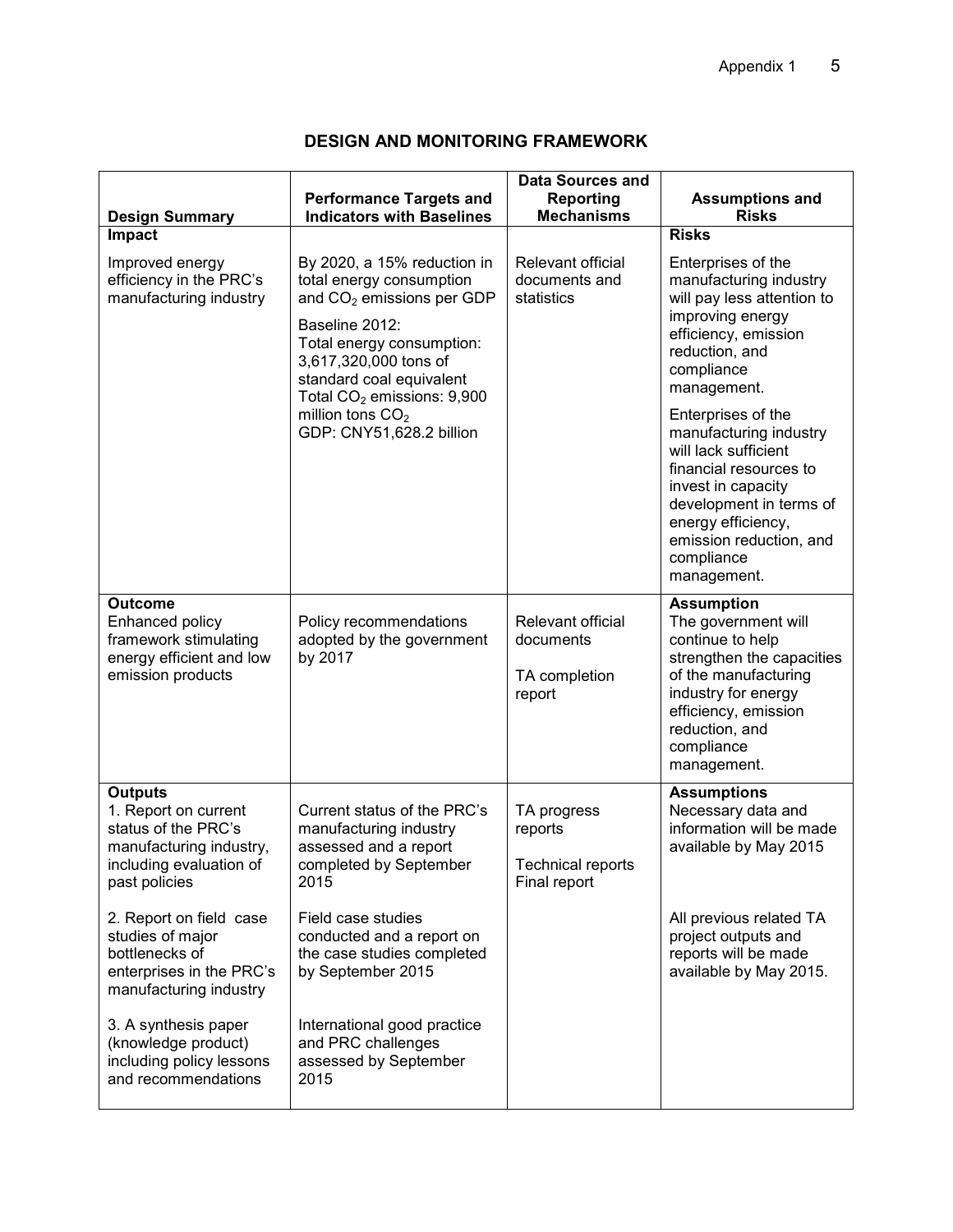|                                                                                                       |                                                                                                                                                                                                                             | <b>Data Sources and</b>                                                                           |  |                                        |
|-------------------------------------------------------------------------------------------------------|-----------------------------------------------------------------------------------------------------------------------------------------------------------------------------------------------------------------------------|---------------------------------------------------------------------------------------------------|--|----------------------------------------|
| <b>Design Summary</b>                                                                                 | <b>Performance Targets and</b><br><b>Indicators with Baselines</b>                                                                                                                                                          | <b>Reporting</b><br><b>Mechanisms</b>                                                             |  | <b>Assumptions and</b><br><b>Risks</b> |
| 4. Capacity development<br>of government officials,<br>enterprise managers,<br>and other stakeholders | A synthesis paper<br>(knowledge product)<br>completed by April 2016<br>At least 50 participants in<br>workshops with increased<br>knowledge on energy<br>efficiency and compliance<br>management before June<br>2016        |                                                                                                   |  |                                        |
| <b>Activities with Milestones</b>                                                                     |                                                                                                                                                                                                                             | <b>Inputs</b>                                                                                     |  |                                        |
| 1.1 Review of literature and related data of current<br>2015                                          | status of the PRC's manufacturing industry by July                                                                                                                                                                          | ADB: \$350,000 (TASF-others)                                                                      |  |                                        |
| the PRC by July 2015                                                                                  | 1.2 Evaluate effectiveness of relevant past policies in                                                                                                                                                                     | <b>Items</b>                                                                                      |  | <b>Amount</b><br>(\$'000)              |
|                                                                                                       | 1.3 Complete assessment of the status of the PRC's                                                                                                                                                                          | International consultant                                                                          |  | 122.00                                 |
| manufacturing industry by August 2015<br>1.4 Complete a technical report by October 2015              |                                                                                                                                                                                                                             | (5.5 person-months)<br>National consultants<br>(15 person-months)                                 |  | 85.00                                  |
|                                                                                                       | 2.1 Select provinces and enterprises for the field case                                                                                                                                                                     | International and local travel<br>Reports and communications                                      |  | 25.00<br>10.00                         |
| studies by June 2015<br>2.2 Prepare survey questionnaire by June 2015                                 |                                                                                                                                                                                                                             | Survey                                                                                            |  | 25.00                                  |
| 2.3 Conduct the field survey by September 2015                                                        |                                                                                                                                                                                                                             | Workshop, training, seminars<br>Miscellaneous administration                                      |  | 43.00<br>15.00                         |
| a technical report by January 2016                                                                    | 2.4 Complete the analysis of survey results and prepare                                                                                                                                                                     | and support cost<br>Contingencies                                                                 |  | 25.00                                  |
| 3.1 Review literature on international practice by<br>September 2015                                  |                                                                                                                                                                                                                             |                                                                                                   |  |                                        |
| 3.2 Review the technical report on PRC's current status<br>by November 2015                           |                                                                                                                                                                                                                             | Note: The government will provide counterpart<br>support in the form of counterpart staff, office |  |                                        |
| April 2016                                                                                            | 3.3 Produce policy recommendations by February 2016<br>3.4 Complete a synthesis paper (knowledge product) by                                                                                                                | space, and other in-kind contributions.                                                           |  |                                        |
| other stakeholders by December 2015<br>outputs, and discuss the proposed<br>2016                      | 4.1 Organize an interim workshop for discussion of draft<br>outputs and collect comments from officials and<br>4.2 Organize a final workshop to disseminate the project<br>recommendations and further challenges by August |                                                                                                   |  |                                        |

ADB = Asian Development Bank, CNY = yuan, CO<sub>2</sub> = carbon dioxide, GDP = gross domestic product, PRC = People's Republic of China, TA = technical assistance. Source: Asian Development Bank.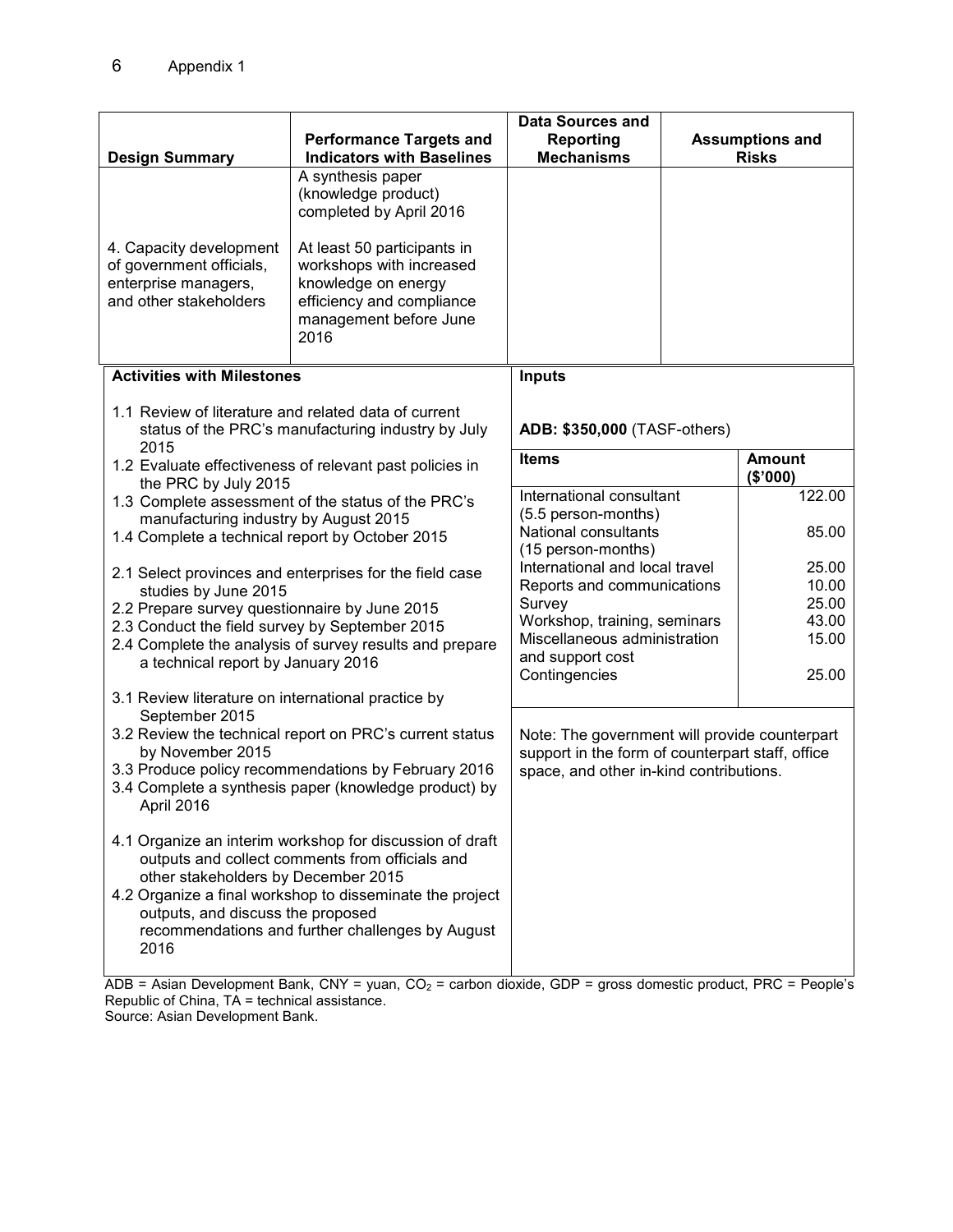#### **COST ESTIMATES AND FINANCING PLAN**

(\$'000)

| Asian Development Bank <sup>a</sup>                  |        |
|------------------------------------------------------|--------|
| Consultants                                          |        |
| a. Remuneration and per diem                         |        |
| International consultant (5.5 person-months)         | 122.00 |
| National consultants (15 person-months)<br>II.       | 85.00  |
| b. International and local travel                    | 25.00  |
| c. Reports and communications <sup>b</sup>           | 10.00  |
| 2. Survey <sup>c</sup>                               | 25.00  |
| Workshops, training, and seminars d<br>3.            | 43.00  |
| Miscellaneous administration and support costs<br>4. | 15.00  |
| Contingencies<br>5.                                  | 25.00  |
| Total                                                | 350.00 |

 Note: The technical assistance (TA) is estimated to cost \$370,000, of which contributions from the Asian Development Bank (ADB) are presented in the table above. The government will provide counterpart support in the form of local office accommodation, data, and documents for consultants, counterpart staff, and other in-kind contributions. The value of government contribution is estimated to account for 5.4% of the total TA cost. <sup>a</sup> Financed by ADB's Technical Assistance Special Fund (TASF-other sources).

**b** Includes cost of written translation of documents.

<sup>c</sup> Budget of the survey will be administered by the International Cooperation Department, Development Research Center of the State Council (the executing agency).

d Includes venue rental, participants' travel and accommodation, interpretation, translation and other logistics for conferences, seminars, workshops, training, research networking, and other high-level meetings. Any workshops, training, and seminars must occur in ADB eligible member countries.

Source: Asian Development Bank estimates.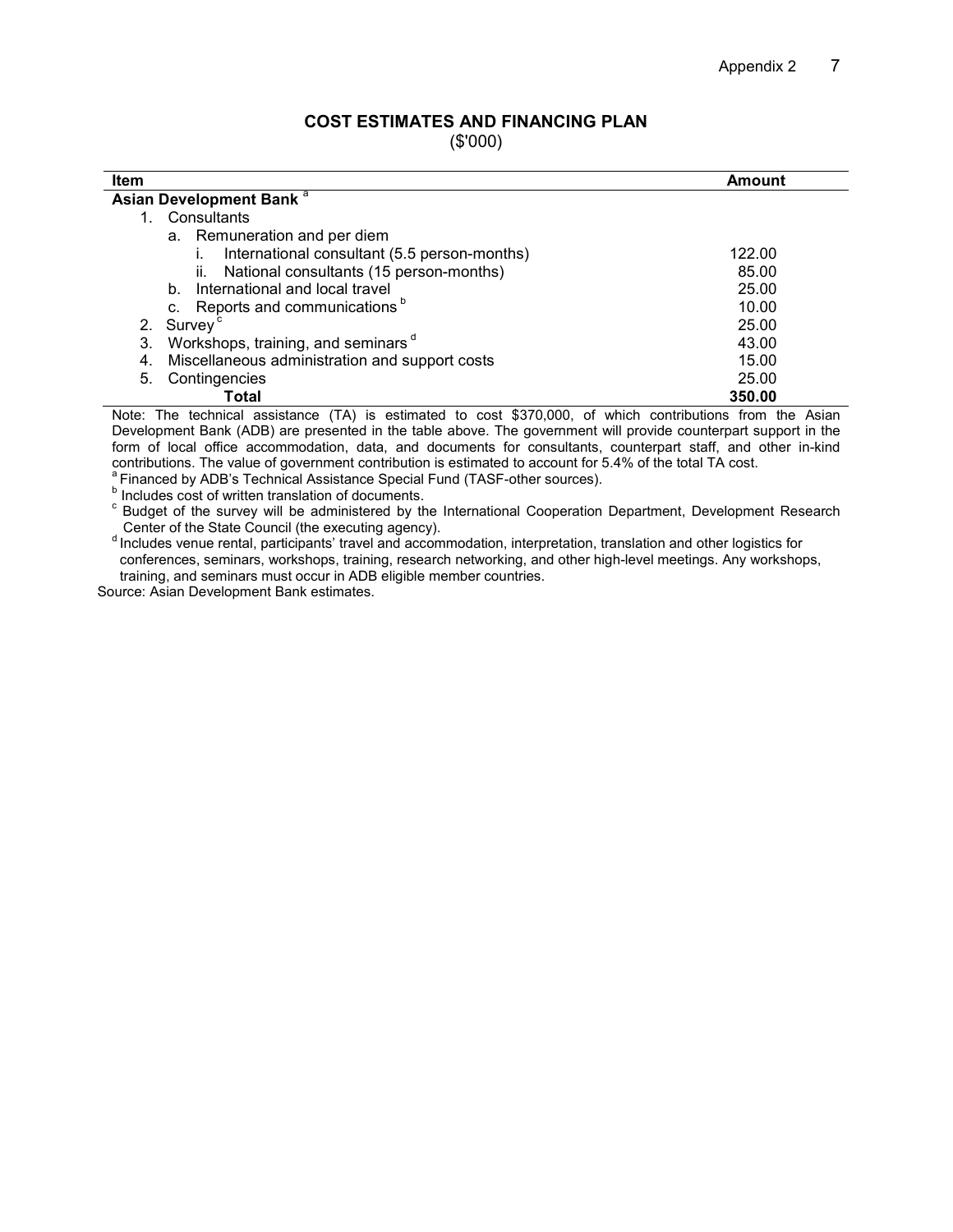#### **OUTLINE TERMS OF REFERENCE FOR CONSULTANTS**

1. The technical assistance (TA) will require 20.5 person-months of consulting services (international: 1 consultant for 5.5 person-months; national: 2 consultants totaling 15 personmonths). The international consultant will be responsible for providing advisory services and recommendations for policy makers based on international experience and practice. In addition, the international consultant will serve as peer reviewer of reports on technical issues and other documentation translated from Chinese into English; ensure that the technical issues are adequately addressed; and work with the national consultants and with designated staff of the executing agency to prepare reports and recommendations. National consultants will be responsible for the technical aspects of implementing the TA and technical reports. The team of experts will be selected as individual consultants, in accordance with the Guidelines on the Use of Consultants (2013, as amended from time to time) of the Asian Development Bank (ADB).

2. The consultants will be responsible for timely submission of TA outputs and deliverables, and organizing and implementing all TA activities. All reports are to be of high quality and produced in English with copies in Chinese. A detailed work timeline and deliverables with dates will be defined at inception, documented in the final inception report, and agreed on with the executing agency and ADB. Regular monitoring and reporting of costs, time schedule, risk quality, human resources, and communications will be performed by the ADB TA project officer and his or her support team, which will include local project officers and consultants hired under the TA.

3. **Manufacturing industry development specialist** (international, 5.5 person-months). The expert should have a postgraduate degree or equivalent with about 15 years of international professional experience in manufacturing industry development, i.e., upgrading technological and innovation capacities and compliance management to improve energy efficiency, emission reduction, and product quality. The expert must have good knowledge of international practice in upgrading such capacities of enterprises in the manufacturing industry, and enterprise capacities and development patterns in the manufacturing industry of the People's Republic of China's (PRC) is preferred. The expert will do the following:

- (i) Work closely with other consultants and the executing agency.
- (ii) Analyze (a) international good practice in strengthening technological and innovation capacity, equipment capacity, and compliance management to improve energy efficiency, emission reduction and product quality; (b) challenges that keep enterprises in the PRC's manufacturing industry from upgrading their capacities—this also covers issues of strategic resource management, such as managing capital and human resources; and (c) how international good practice can be adequately applied to the PRC's manufacturing industry. The expert will draft and complete a technical report, and submit it to team members, the executing agency, and ADB.
- (iii) Prepare a synthesis paper as a knowledge product that includes recommendations and lessons, and major findings of project technical reports.
- (iv) Advise national consultants on preparing the outlines and contents of their technical reports.
- (v) Assist the team leader in preparing and completing an inception report and a final report.
- (vi) Lead the discussions with other consultants and the executing agency on key issues to be covered during workshops and/or seminars, identify resource persons, and prepare background materials.
- (vii) Deliver sessions at workshop and/or seminar with suitable presentation materials.